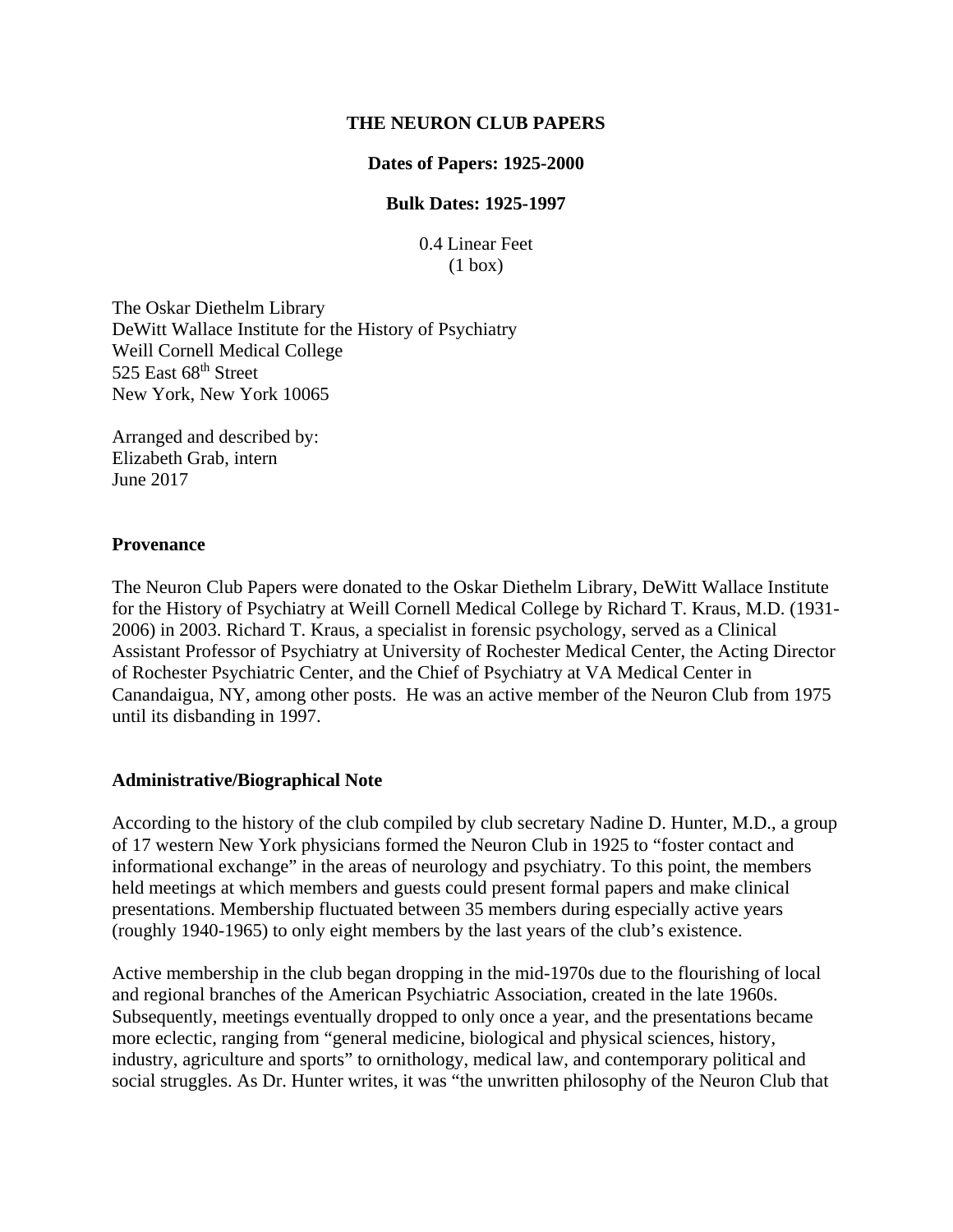human endeavor of any nature is worthy of attention and has implications in the working of the mind, healthy or otherwise."

At the October meeting of 1993, the members present decided to continue to meet annually and maintain minutes, but the money remaining in the club's treasury would be donated to the endowment for the Department of Psychiatry at the University of Rochester School of Medicine in the name of Dr. John Romano (1909-1994), founder of the department. In October 1997, the remaining members agreed that the Neuron Club had accomplished its mission and disbanded. In 2000, Drs. Kraus, Hunter and Barton, along with Dr. Barton's spouse, began searching for an institution interested in receiving the club's papers. Drs. Kraus and Hunter donated the papers to the Oskar Diethelm Library in 2003.

#### **Scope and Content**

This collection contains club history and bylaws, correspondence, financial documents, membership documents, and minutes dating from 1925-2000, with the bulk of the material dating from 1925-1997. The materials are all in English. The papers are divided into 9 series: **Club History and Bylaws (1925-1993), Attendance Record (1975-2000), Club Dues (1968- 1983), Membership (1925-1978), Officers and Committees (1968-1975), Correspondence (1927-1997), Financials (1974-1994), Meeting Locations (1951-1989), and Minutes (1938- 2000).**

The papers came to the library already organized by club secretary Dr. Hunter into the categories of attendance, membership, by-laws and organization, committees, correspondence, financials, and minutes. This original order has been predominantly maintained, with the addition of a Meeting Locations series. In most cases, the individual folder structure has also been maintained, as all the papers but the history and bylaws were organized in reverse chronological order. The collection is comprised of one document box.

## **Series 1: Club History and Bylaws, 1925-1993 (Box 1)**

This series, arranged in reverse chronological order, contains histories of the club, organizational and conduct plans, bylaws, and blank letterhead.

## **Series II: Attendance Record, 1975-2000 (Box 1)**

This series, arranged in reverse chronological order, contains the attendance records for meetings.

## **Series III: Club Dues, 1968-1983 (Box 1)**

This series, arranged in reverse chronological order, contains a log of the payment of club dues.

#### **Series IV: Membership, 1925-1978 (Box 1)**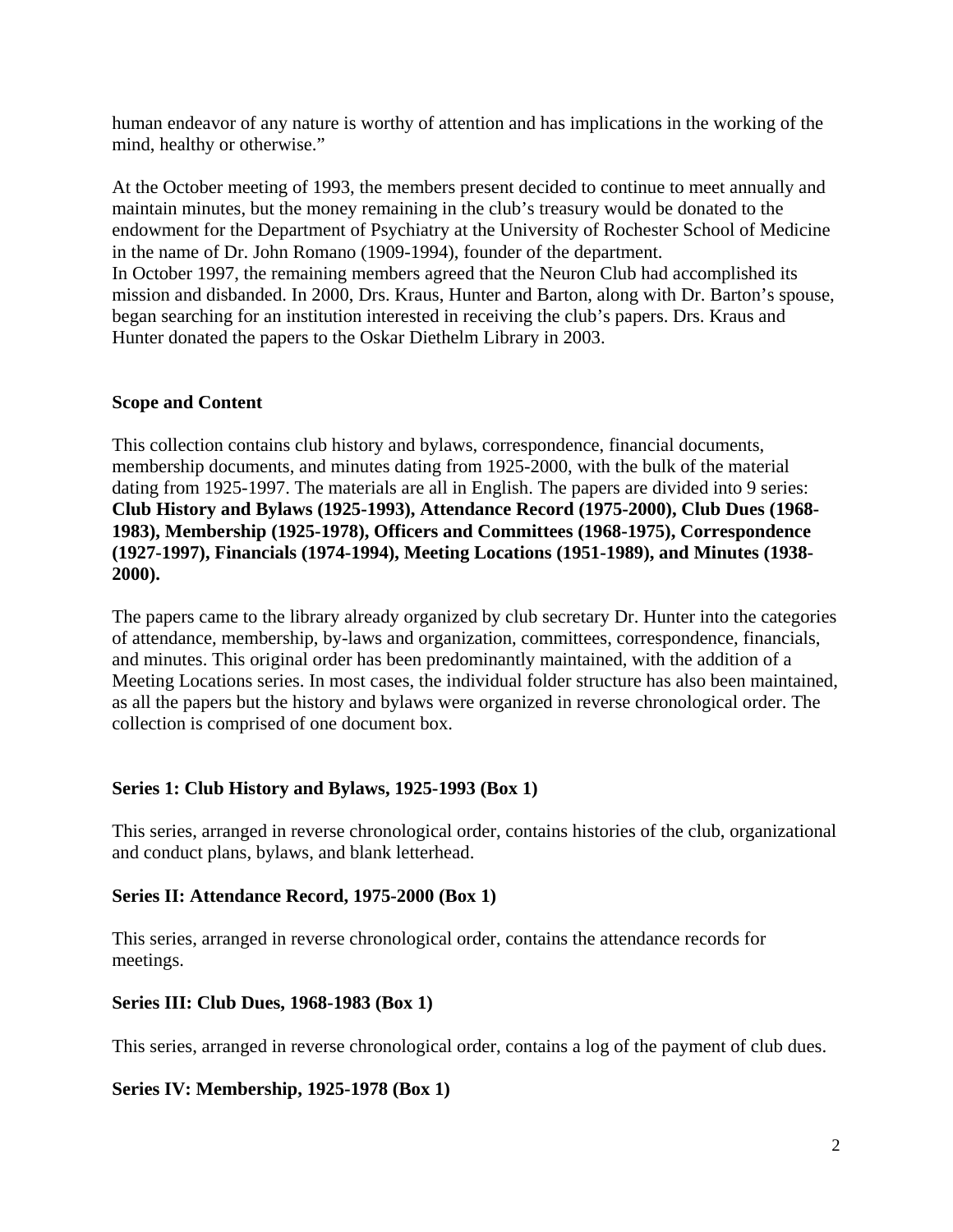This series, arranged in reverse chronological order, contains a certificate of membership, miscellaneous notes, members to be elected and initiated, and membership rolls.

## **Series V: Officers and Committees, 1968-1975 (Box 1)**

This series, arranged in reverse chronological order, contains records of officers and committee members.

## **Series VI: Correspondence, 1927-1997 (Box 1)**

This series, arranged in reverse chronological order, contains official correspondence between secretary Dr. Hunter and other club members and spouses. The bulk of the correspondence regards the upcoming meeting or whether the member will be paying her or his dues. The communication with spouses usually includes the obituary of the member clipped from a newspaper.

## **Series VII: Financials, 1974-1994 (Box 1)**

This series, arranged in reverse chronological order, contains a log of payments from members, banks statements, bank notification letters, deposit slips, and tax forms.

## **Series VIII: Meeting locations, 1951-1989 (Box 1)**

This series, arranged in reverse chronological order, contains a log of what institution hosted each club meeting.

## **Series IX: Minutes, 1938-2000 (Box 1)**

This series, arranged in reverse chronological order, contains meeting minutes and one journal publication.

## **Access Restrictions**

All records or materials in the collection are open access and without restriction. The copyright for all unpublished materials are held by the Oskar Diethelm Library, DeWitt Wallace Institute for the History of Psychiatry at Weill Cornell Medical College as per the deed of gift.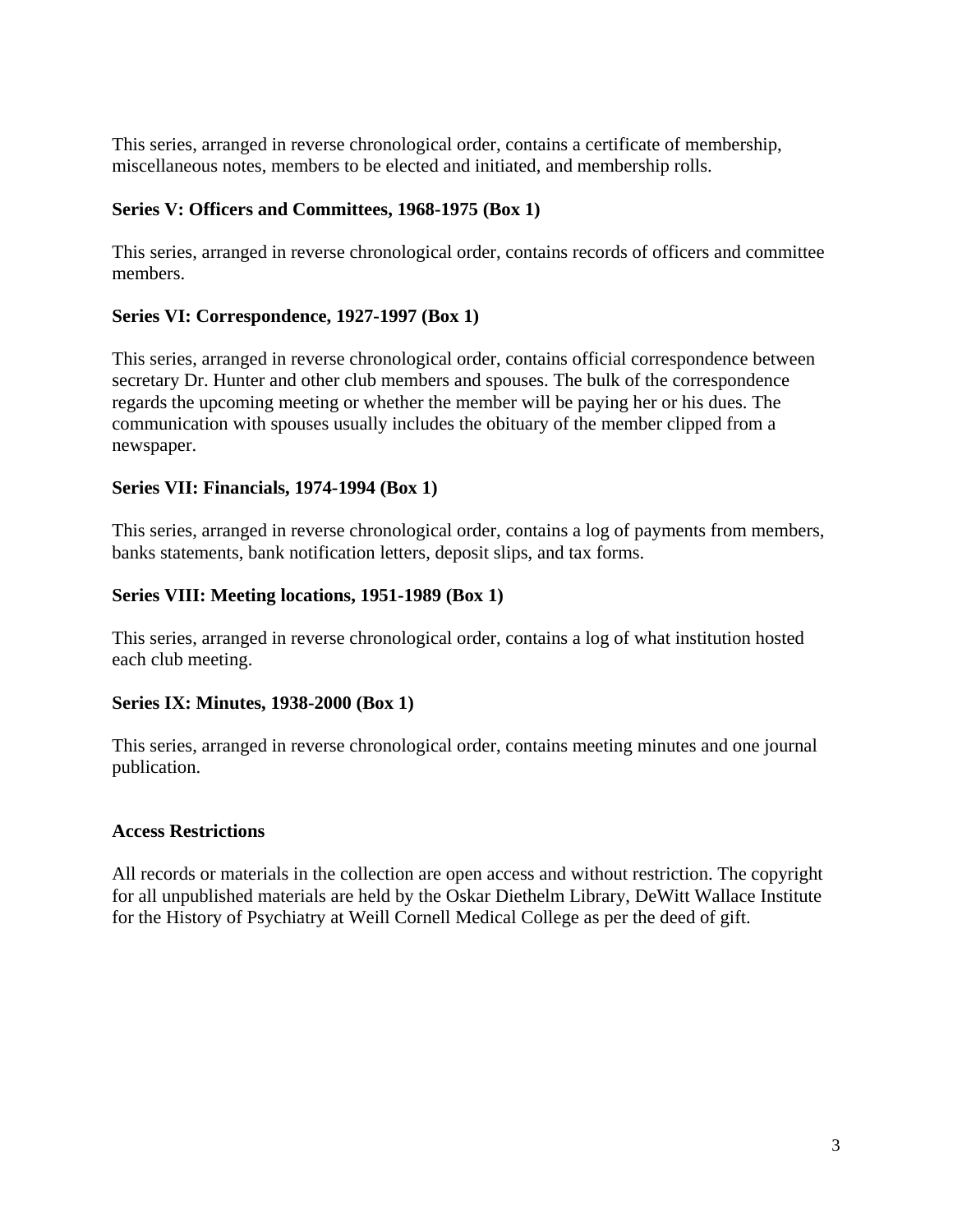## **Box and Folder List:**

## **Box 1: Series 1: Club History and Bylaws, 1925-1993**

# **Folder:**

| $\mathbf{1}$                                | Club History and Bylaws                             | 1925-1993 |  |
|---------------------------------------------|-----------------------------------------------------|-----------|--|
|                                             | Box 1: Series II: Attendance Record, 1975-2000      |           |  |
| <b>Folder:</b>                              |                                                     |           |  |
| $\overline{2}$                              | <b>Attendance Record</b>                            | 1975-2000 |  |
|                                             | <b>Box 1: Series III: Club Dues, 1968-1983</b>      |           |  |
| <b>Folder:</b>                              |                                                     |           |  |
| $\overline{3}$                              | <b>Club Dues</b>                                    | 1968-1983 |  |
| Box 1: Series IV: Membership, 1925-1978     |                                                     |           |  |
| <b>Folder:</b>                              |                                                     |           |  |
| 4                                           | Membership                                          | 1925-1978 |  |
|                                             | Box 1: Series V: Officers and Committees, 1968-1975 |           |  |
| <b>Folder:</b>                              |                                                     |           |  |
| 5                                           | <b>Officers and Committees</b>                      | 1968-1975 |  |
| Box 1: Series VI: Correspondence, 1927-1997 |                                                     |           |  |
| <b>Folder:</b>                              |                                                     |           |  |
| 6                                           | Correspondence                                      | 1990-1997 |  |
| 7                                           | Correspondence                                      | 1979-1989 |  |